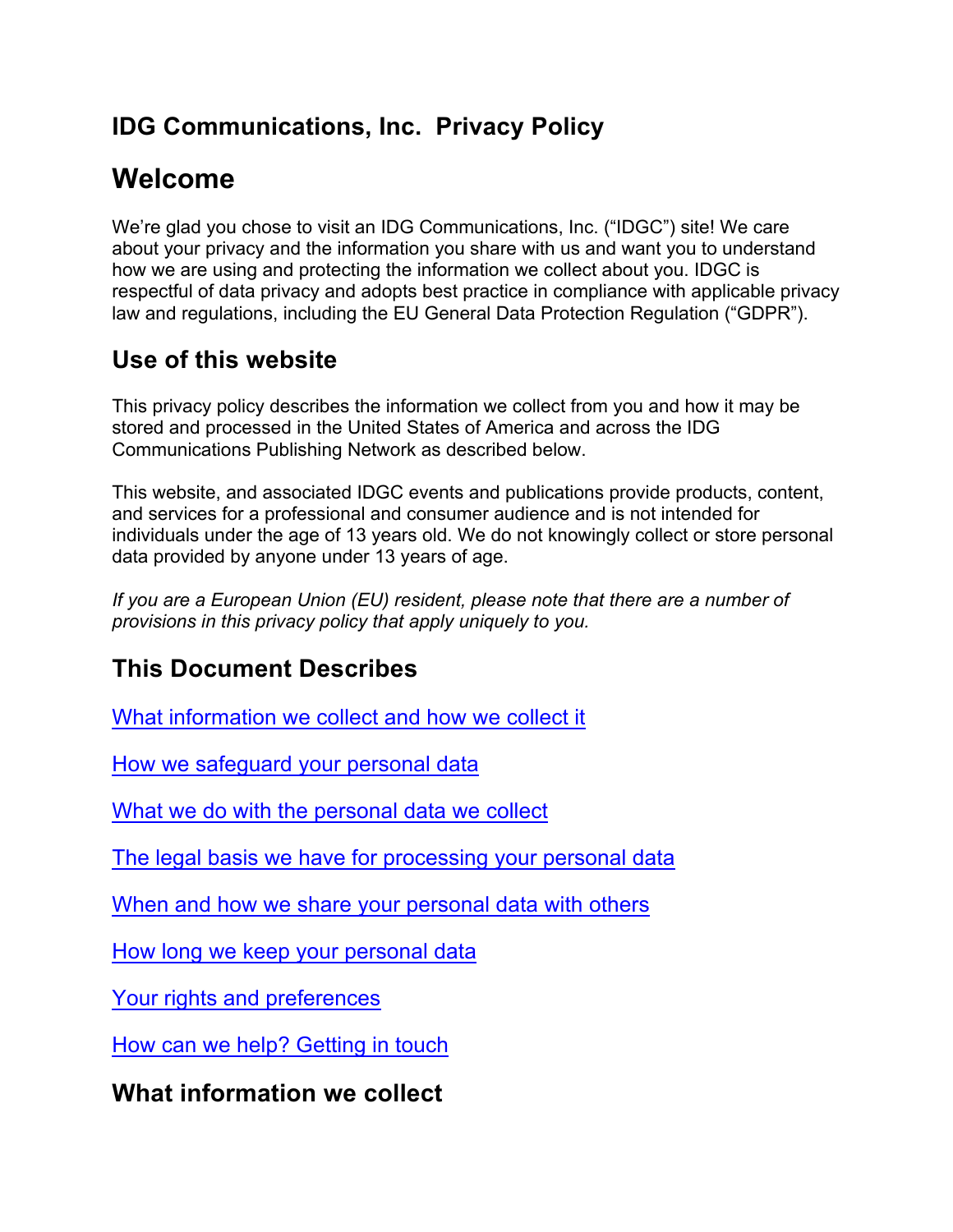IDGC collects data about you that is limited to the kind of information that can be found on a typical business card: first name, last name, job title, employer/company name, work address, work email, and work phone number. In some cases, we may ask you to provide additional professional information such as the size of the company you work for, and industry type.

To enhance and/or update the information that you have provided to us, we may combine it with professional information or personal data that we collect from third party sources. The personal data that we refer to in this document is the personal and professional information you provide, as well as information that we obtain from third party sources, both of which we typically combine as one user record.

This site also collects and stores certain information automatically using cookies and similar technologies, including IP addresses, the region or general location of a computer or device accessing the internet, browser type, operating system, page view history, and other usage information. See our Cookie Policy for further details.

*However, to the extent that any cookie can uniquely identify a computer, mobile device, or tablet ("Device"), or the person using that Device, and you are a EU resident, under the GDPR, this is personal data. Therefore, this privacy policy shall apply to such personal data collected by IDGC.*

### **How we collect it**

We may collect your personal data when you register to receive any of the products, content or services offered by IDGC or its third-party sponsors ("sponsors") such as publications, subscriptions, contests, newsletters, memberships, premium content, webcasts, video, white papers, online seminars, conferences and events.

#### **What happens if you don't provide personal data?**

In order for us to provide the products, content or services you request, we need your personal data. Therefore, if you do not provide such personal data, we cannot deliver the products, content or services.

#### **IDG Communications Publishing Network**

This website is one of many that IDGC and its group of undertakings operates, all of which we collectively refer to as the IDG Communications Publishing Network. Where permitted by law, we may share the personal data we collect about you with another IDG Communications Publishing Network company so that we can provide you with information about products, content and services that might interest you, and for internal analytical and business development purposes. Please click here for a list of the online and print publications included in the IDG Communications Publishing Network.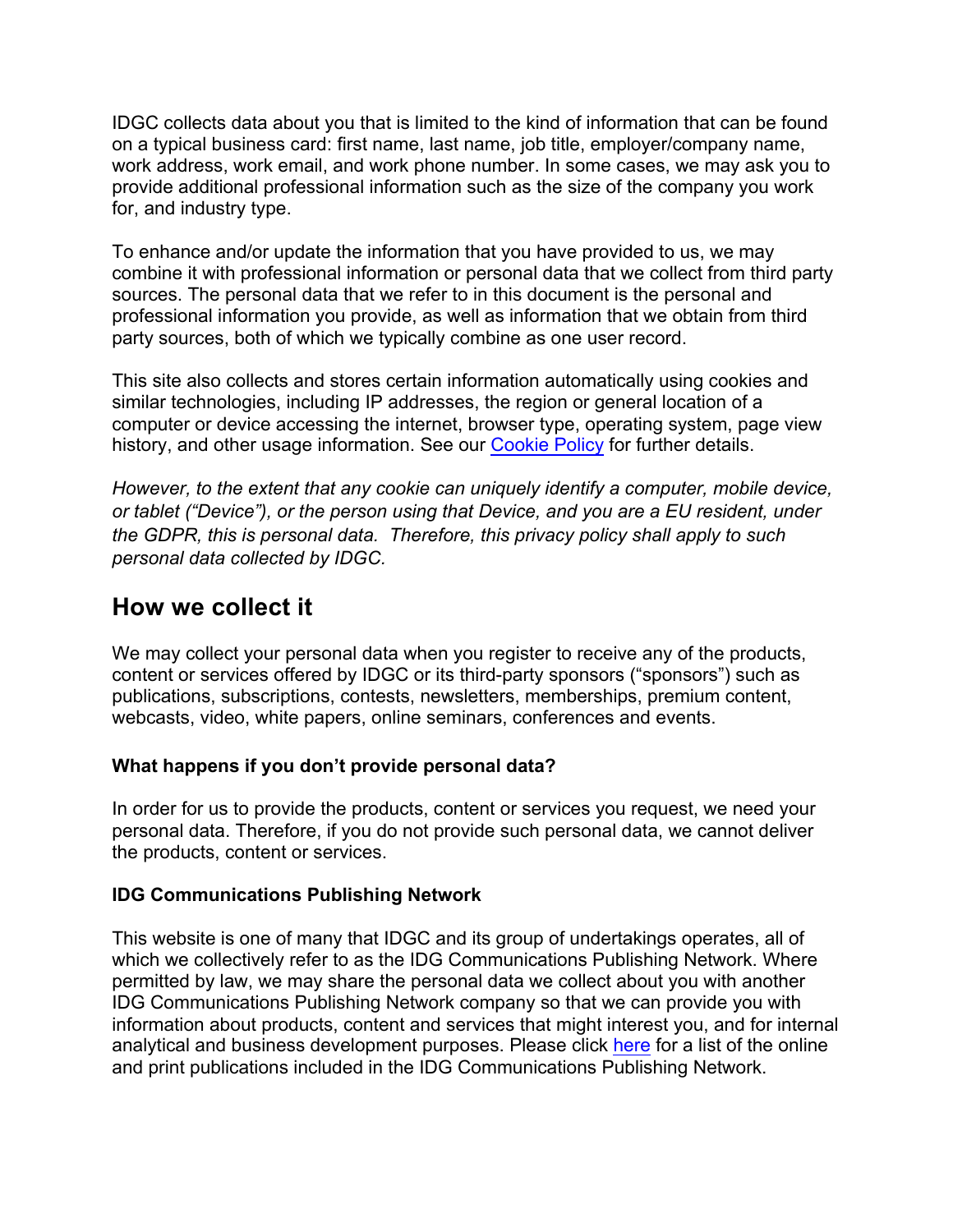### **How do we safeguard your personal data?**

#### **Security of your personal data**

IDGC maintains safeguards which include technical and organizational security measures to protect your personal data from loss, misuse, unauthorized use, access, inadvertent disclosure, alteration, and destruction, and we require the third parties we contract with to support IDGC's business operations to employ reasonable security measures as well (see "When and how we share your information with others" below).

We update and test security on an ongoing basis and restrict access to your personal data to only those who need to know in order to provide IDGC's products, content or services to you.

#### **Storage of your personal data**

We may store your personal data using IDGC's own secure on-site servers or other internally hosted technology. Your personal data may also be stored by third parties, via cloud services or other technology, to whom IDGC has contracted with, to support IDGC's business operations (see "When and how we share your information with others" below).

These third parties do not use or have access to your personal data other than for cloud storage and retrieval, and IDGC requires such parties to employ at least the same level of security that we use to protect your personal data (see "Security of your personal data" above).

### **What we do with the personal data we collect**

We use the personal data that we collect to communicate with you, deliver what you request, improve our service, and to present other information and offers that may be of interest.

#### **To communicate with you**

We may use your personal data to send you important notices, such as communications about your registration, transactions, and changes to IDGC's terms, conditions, policies, and/or other internal purposes.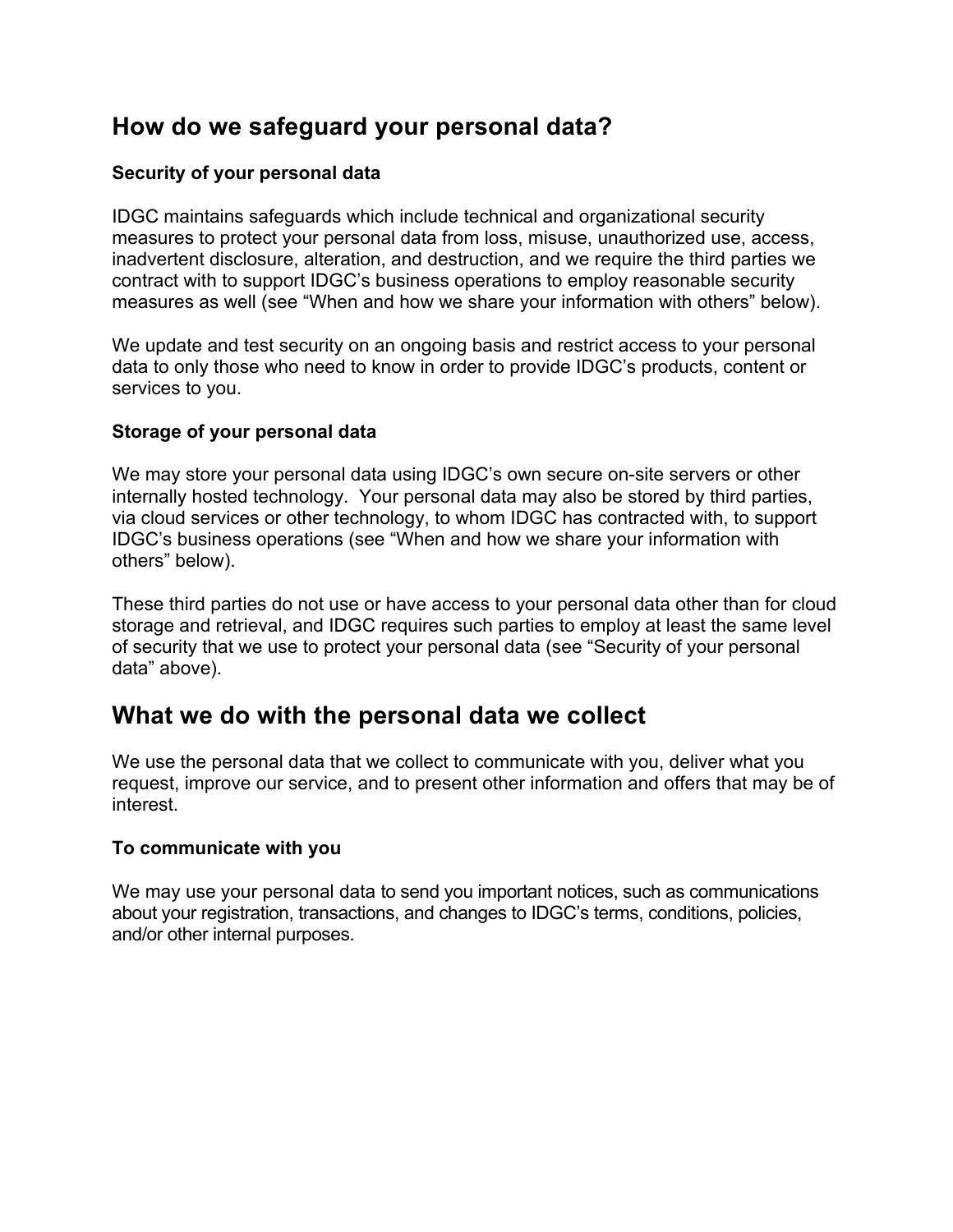#### **To deliver what you request**

We may use your personal data to provide the products, content or services you request. If you enter a sweepstake, contest, or similar IDGC promotion, we may use your personal data to administer such promotion.

#### **To improve our service**

We may use your personal data for auditing, data analysis, and research to improve IDGC's products, content and services.

#### **To present offers that may be of interest to you**

We may contact you to offer you additional IDGC or third-party products, content or services that may be of interest to you.

### **The legal basis we have for processing your personal data**

*The GDPR requires data collectors, such as IDGC, to have a legal basis to use the personal data of EU residents. Therefore, this section shall apply to any such personal data collected by IDGC.*

IDGC uses the personal data that you provide to supply you with high-quality products, content and services as you request, to send important notices, and for internal purposes such as auditing, data analysis, and research to provide you with the information you need to make the most informed technology purchasing decisions.

We may also use your personal data to offer you products, content or services that may be of interest to you, based upon your interests or the preferences you shared with us, and may share your personal data with third party sponsors of content, events, and other services or offers.

The legal basis for processing your personal data is your consent. In certain circumstances we may otherwise process your personal data if IDGC has a legitimate interest in doing so and IDGC is not infringing any of your rights and freedoms.

When IDGC processes your personal data for IDGC's legitimate interests, IDGC will consider and balance any potential impact on you and your rights under data protection and any other relevant law. Our legitimate business interests do not override your interests. IDGC will not use your personal data in circumstances where your rights and freedoms override our legitimate interests, unless we have your consent or are otherwise required or permitted to by law.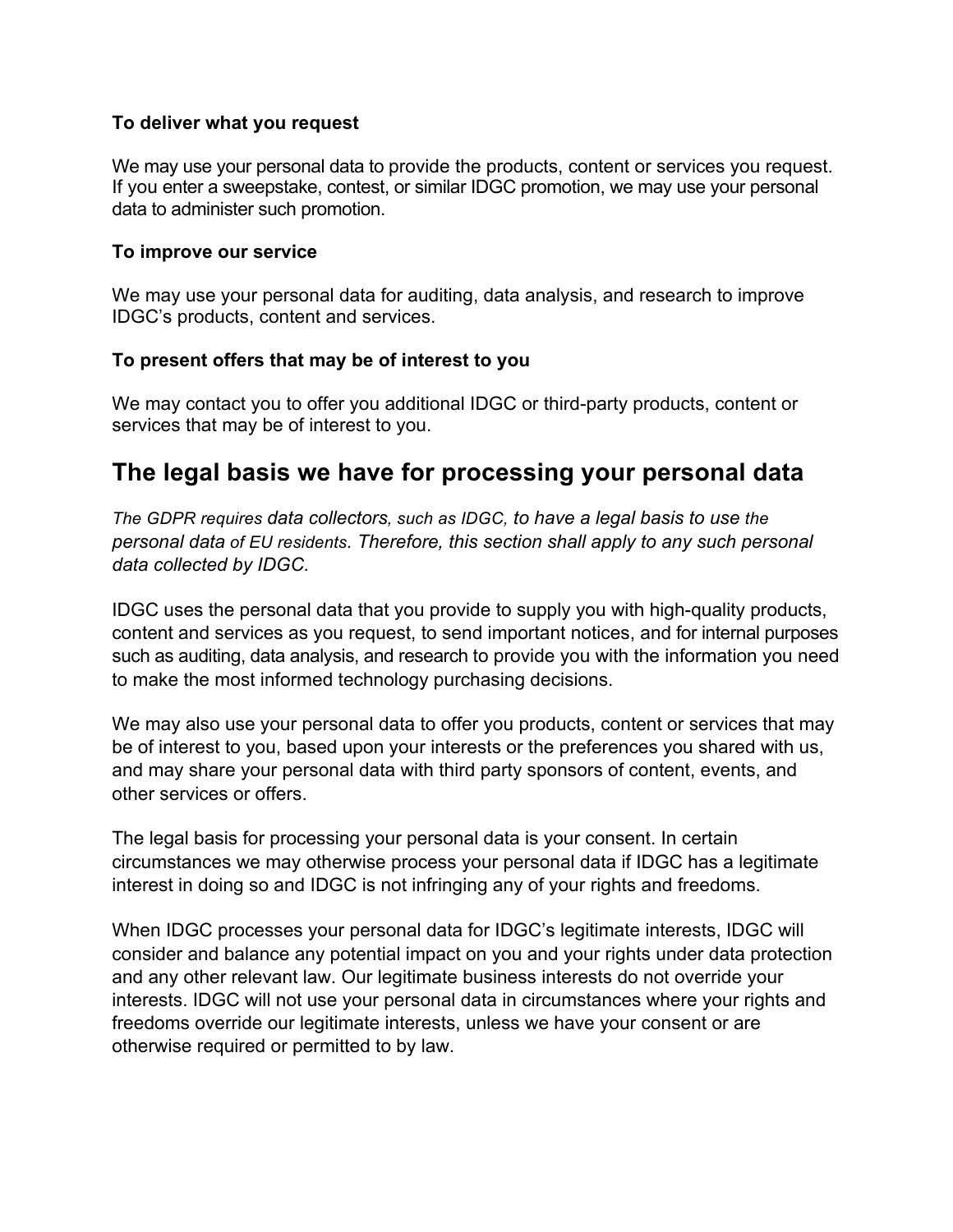### **When and how we share your personal data with others**

IDGC may share your personal data to deliver content and services from our sites, affiliated companies and third parties services that might interest you, including sponsored content and events, for business operations, and to comply with valid legal processes.

*If you are an EU resident, IDGC will only share your personal data with third parties outside of the IDG Communications Publishing Network, with your consent*.

#### **For content and services that may interest you or that you request**

As we mention above, your personal data may be shared within the IDG Communications Publishing Network to provide you with information about products, content and services that might interest you and for internal analytical and business development purposes (see "IDG Communications Publishing Network" above). We may also share your personal data with third parties to deliver third party sponsored content or other services that you request (see "third party sponsored content and events" below).

#### **For business operations**

We may also share your personal data with third parties we have contracted with to support IDGC's business operations including delivery, fulfillment, payment processing, email deployment, suppression list management and data processing.

#### **For third party sponsored content and events**

IDGC partners with third party sponsors to make available a large library of content to our users, such as white papers, professional events (live or online), as well as other services or offers. In return for access to such offers, we may ask you to provide us with personal data as part of the registration.

We may use your personal data to send you the offer you request. In addition, your personal data may be shared with the sponsor(s) of the offer to communicate with you regarding the offer, as well as additional products, content or services that may be of interest to you. *Please note that once your personal data is shared with the sponsor, the sponsor's privacy policy, including information on how to opt-out in the future, will apply to your personal data.*

#### **As required by law**

Your personal data may be shared when authorized by law or necessary to comply with a valid legal process.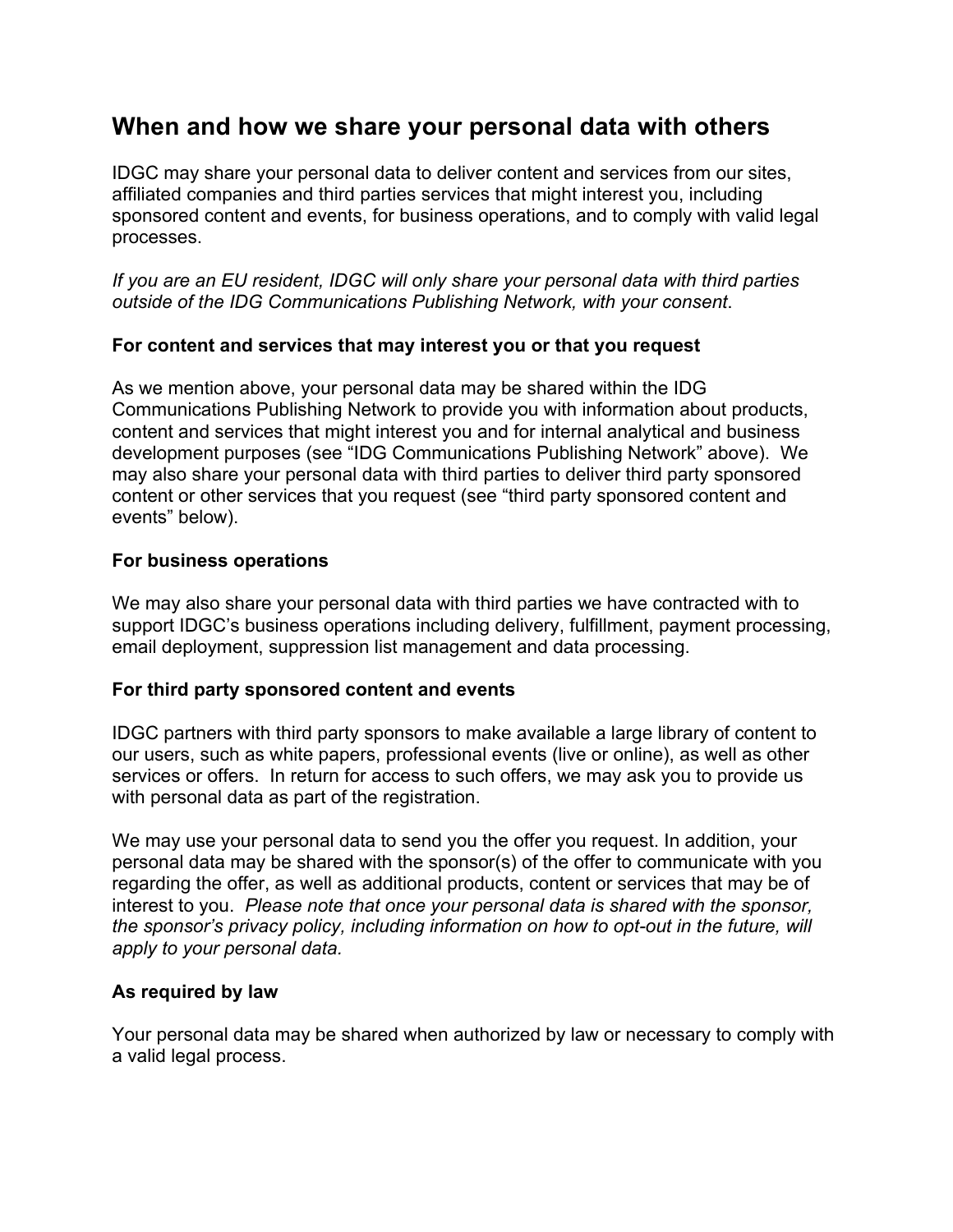#### **In the event of new ownership**

If part or all the ownership of IDGC or any of its products or services are sold or transferred, your personal data will be transferred to the new owner.

#### **International Data Transfers**

*This section shall apply to any personal data collected by IDGC from EU residents.*

If IDGC shares your personal data within the IDG Communications Publishing Network or with any other third party as described in this privacy policy and your personal data will be transferred to a State which is not a Member State of either the European Union or the EEA, or deemed adequate by the European Commission, IDGC (as a data controller/data exporter) will only conduct such transfer (to a data processor/data importer) if there are suitable safeguards in place, such as binding corporate rules, standard contractual clauses, approved Codes of Conduct, or approved certification mechanism. For more information, please contact IDGC's Data Protection Officer (See contact details below).

### **How long we keep your personal data**

We retain your personal data for the duration of your business relationship with us, and we hold your information only as long as necessary for each purpose we use it, unless we have obtained your consent to use for another or similar purpose.

### **Your rights and preferences**

If you inform us that you want your personal data erased *(if you are an EU resident)*, or that you no longer wish for us to communicate with you for marketing purposes, or to otherwise restrict IDGC's processing of your personal data, we may retain some basic information in order to avoid sending you unwanted materials in the future, and to keep a record of your request and our response.

#### **Confirming your personal data**

*This section shall apply to any personal data collected by IDGC from EU residents.*

To confirm that IDGC is processing your personal data, or to access, update or correct the personal data IDGC holds about you, or to obtain a copy to reuse for your own purposes, please send an email to:privacy@idgcommunications.com.

#### **Erasing your personal data**

*This section shall apply to any personal data collected by IDGC from EU residents.*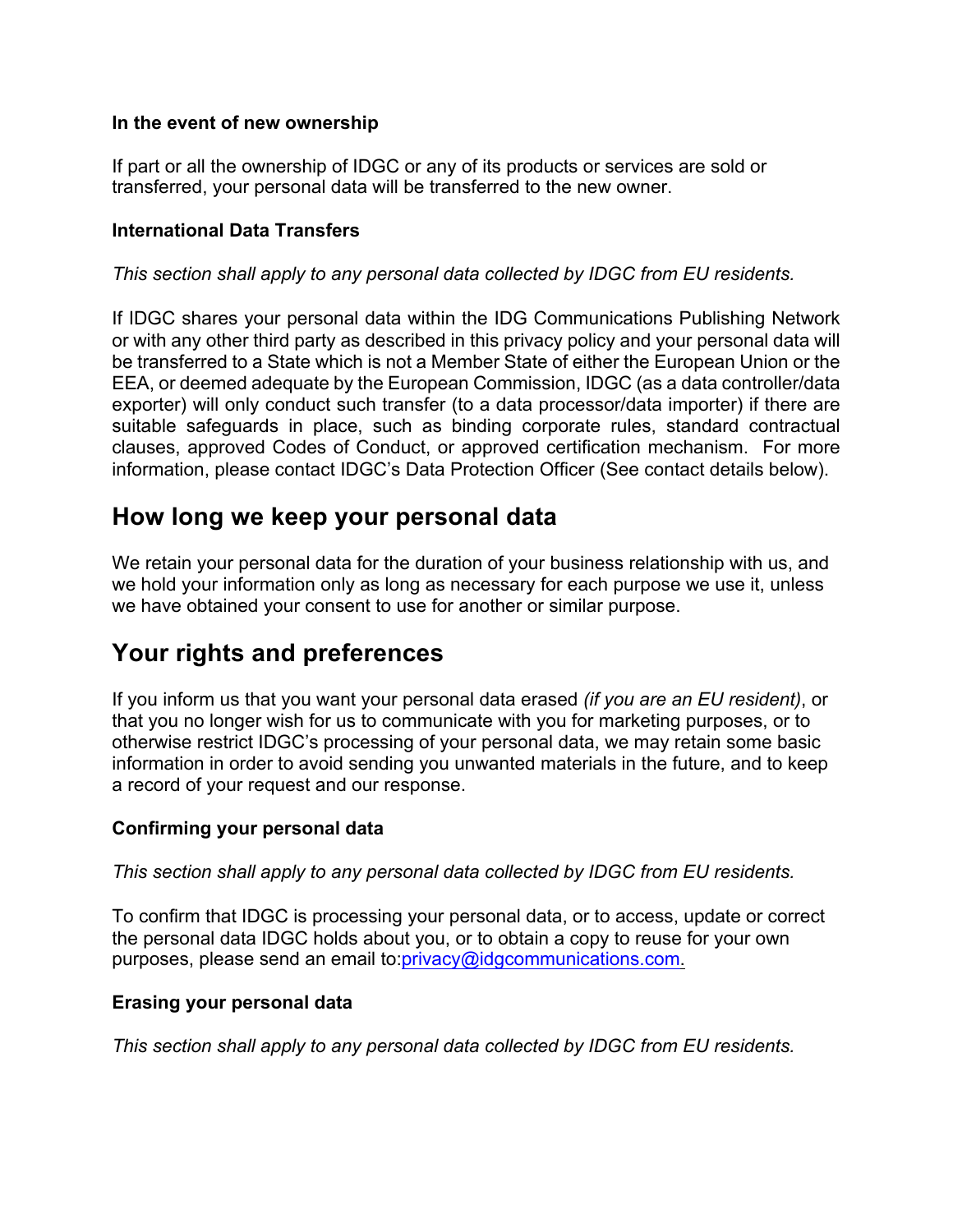If you want your personal data erased, please send an email to: privacy@idgcommunications.com.

#### **To opt-out of marketing communications**

If you want IDGC to stop communicating with you for marketing purposes, please send an email to: privacy@idgcommunications.com.

#### **To restrict processing of your personal data**

If you want to otherwise restrict IDGC's processing of your personal data, please send an email to: privacy@idgcommunications.com.

### **How can we help? Getting in touch**

#### **Questions, concerns or complaints:**

If you have any questions, concerns or complaints about IDGC's personal data practices or this Privacy Policy, we encourage you to get in touch with our Data Protection Officer.

If you believe you have suffered harm due to a breach of your rights by IDGC under this Privacy Policy, and IDGC has not handled your complaint in a reasonably sufficient manner, *any EU resident* may also file a complaint with the applicable supervisory authority.

The contact information for IDGC's Data Protection Officer is:

Mr. Keith Arnot c/o IDG Communications Ltd. 101 Euston Road London NW1 2RA United Kingdom

GDPR@idgcommunications.com

IDGC has also designated a Representative *in the EU*:

Mr. John McGill c/o IDG Direct Millennium House Great Strand Street Dublin 1 Ireland

GDPRrepresentative@idgcommunications.com